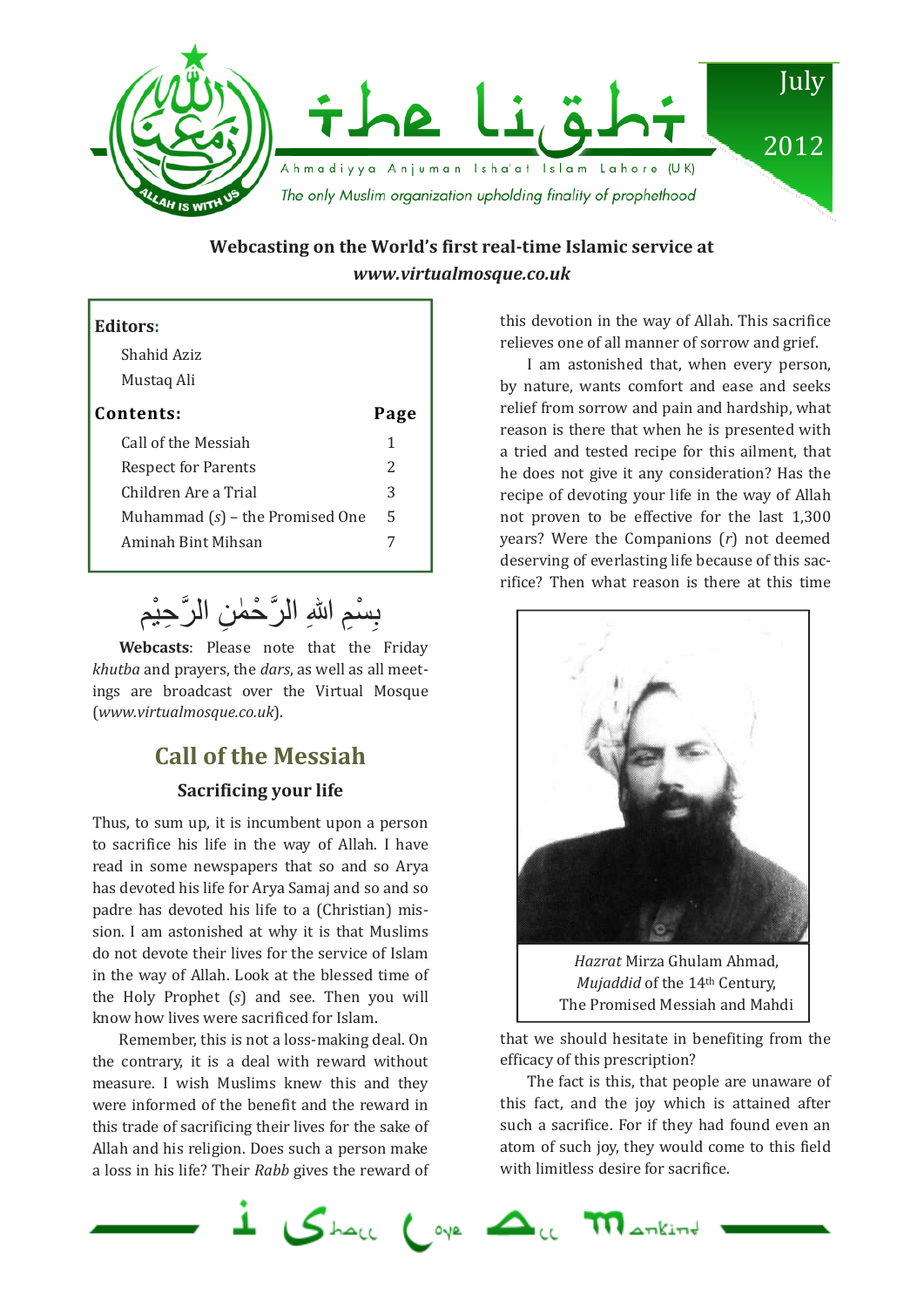

I have, myself, experience of this way, and solely by Allah's blessing and reward I have benefited from this joy. I desire only this, that if I come to life again after sacrificing my life in the way of Allah, that I die again in his way. And that every time this happens my keenness and joy at sacrificing my life in Allah's way increases.

(*Malfuzat*, vol. 2, pp 99–100)

# **Respect and Obedience to Parents**

# **(From:** *A Spiritual Note***, May 2012, Suriname)**

### **The Bible**

"Children, obey your parents in the Lord: for this is right. Honour thy father and mother which is the first commandment with promise; that it may be well with thee, and thou mayest live long on the earth. And, ye fathers, provoke not your children to wrath; but bring them up in the nur-

ture and admonition of the Lord."

(*Ephesians* 6:1–4)

"But if any widow have children or nephews, let them learn first to shew piety at home, and to requite their parents: for that is good and acceptable before God." (*1 Timothy* 5:4)

### **Manava Dharma Shastra**

"The trouble that a mother and father endure in giving birth to human beings cannot be redeemed even in a hundred years. He should constantly do what pleases the two of them." (2:226)

**The Quran** 

"And thy Lord has decreed that you serve none but Him, and do good to parents. If either or both of them reach old age with thee, say not fie

to them, nor chide them, and speak to them a generous word. And lower to them the wing of humility out of mercy, and say: My Lord, have mercy on them, as they brought me up (when I was) little…. And give to the near of kin his due and (to) the needy and the wayfarer, and squander not wastefully." (17:23–24, 26)

"And We have enjoined on man goodness to his parents. But if they contend with thee to associate (others) with Me, of which thou hast no knowledge, obey them not. To Me is your return, so I will inform you of what you did." (29:8)

This verse, while signifying the importance of obedience to parents, warns against attaching over-importance even to a filial duty. It shows that when an important duty clashes with a still higher one, the former is to be sacrificed to the latter.

"We have enjoined on man the doing of good to his parents. His mother bears him with trouble and she brings him forth in pain. And the bearing of him and the weaning of him is thirty

> months. Till, when he attains his maturity and reaches forty years, he says: My Lord, grant me that I may give thanks for Thy favour, which Thou hast bestowed on me and on my parents, and that I may do good which pleases Thee; and be good to me in respect of my offspring. Truly I turn to Thee, and truly I am of those who submit. These are they from whom We accept the best of what they do and

Haqiqat-ul-Islam Mosque of the Ahmadiyya Anjuman Isha'at Islam Lahore in Suriname

pass by their evil deeds among the owners of the Garden. A promise of truth, which they were promised. And he who says to his parents: Fie on you! Do you threaten me that I shall be brought forth, when generations have passed away before me?" (46:15–17)



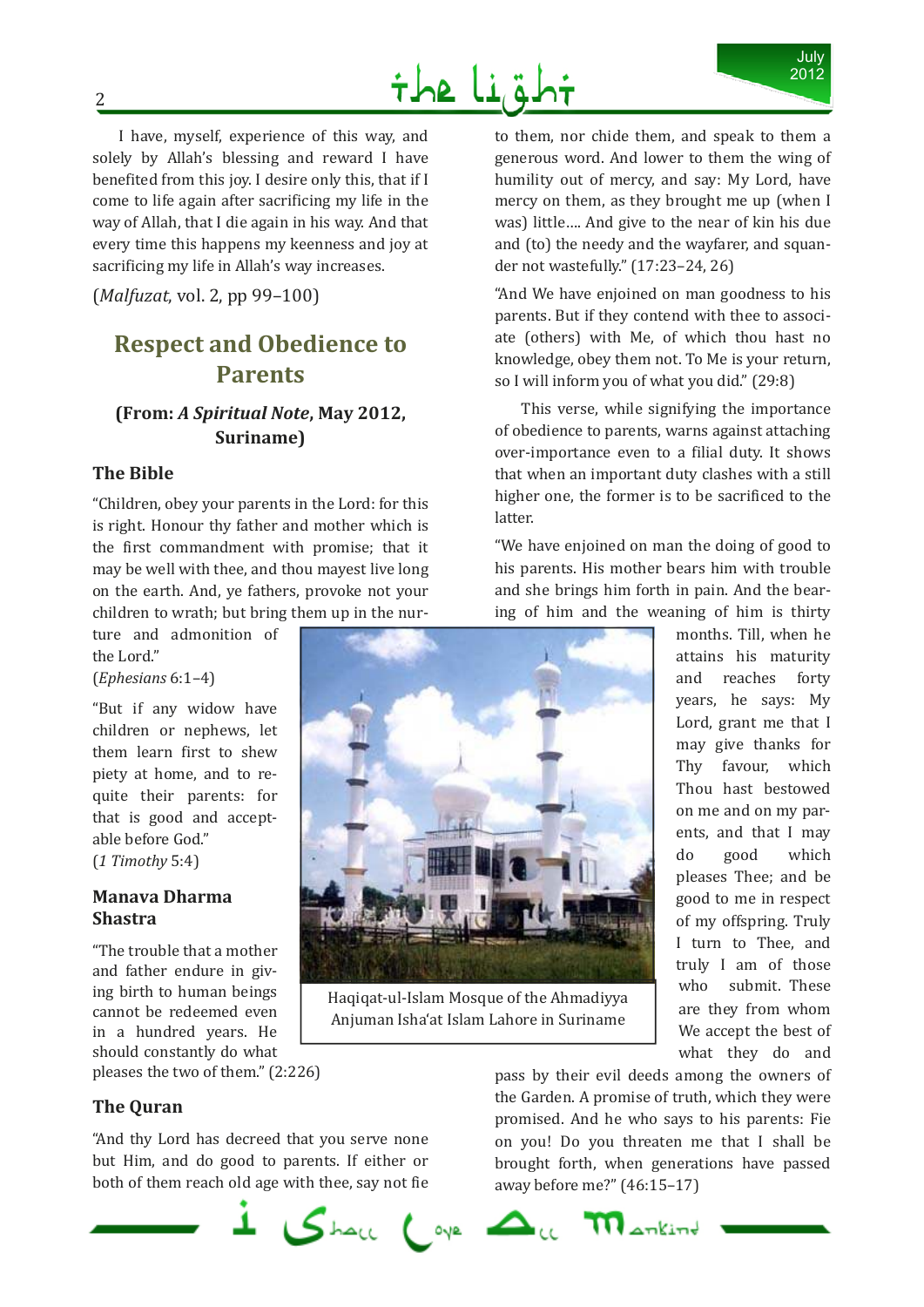



Obedience to parents is placed next to submission to Allah, for among fellow-beings none has a greater claim upon a person than his parents. Moreover, obedience to parents is the seed from which – if the child is properly taught this lesson – spring the great obligations of obedience to all constituted authority.

#### **Prayers for our parents**

"Our Lord, grant me protection and my parents and the believers on the day when the reckoning comes to pass." (14:41)

"My Lord, forgive me and my parents and him who enters my house believing, and the believing men and the believing women." (71:28)

### **The Prophet Muhammad (***pbuh***)**

"Abu Hurairah, a companion of the Holy Prophet,

said: A man came to the Messenger of Allah, peace and blessings of Allah be on him, and asked: 'Who has the greatest right that I should keep company with him with goodness?' He replied, 'Thy mother.' He asked: 'Who then?' He replied: 'Thy mother.' He asked again: 'Who then?' He replied: 'Thy mother.' He asked for the (fourth) time, 'Who then?' He replied, 'Then thy father.'" (*Bukhari*, 78:2)

"Asma, daughter of Abu Bakr, related: My mother came to visit me while she was a pagan and she expected love from me. I asked the Holy Prophet: 'Shall I gratify her wish?' He said: 'Treat her as she expects from you.'" (*Bukhari*, 51:29)

# **Children are a Trial and a Temptation**

### **Mr Shaukat Ali, Australia**

### **Every soul will be recompensed for what it earns**

"Say: Come! I will recite what your Lord has

forbidden to you: Set up no partner with Him, and do good to parents, nor kill your children for (fear of) poverty – We provide for you and for them, nor go near to indecencies, open or secret, nor kill the soul which Allah has made sacred except in the course of justice. This He enjoins upon you that you may understand…. We do not impose on any soul a duty beyond its ability. And when you speak, be just, even (against) a relative. And fulfil Allah's covenant. This He enjoins on you that you may be mindful; and (know) that this is My path, the right one, so follow it, and do not follow (other) ways,



Museum of Islamic art, Qatar

for they will lead you away from His way. This He enjoins on you that you may keep your duty." (6:151– 153)

The above verses summarize some of the prohibitions, duties and responsibilities imposed upon

us by our Creator and what is expected of us. In this message, I am taking up an important issue which we face in our daily life. People argue about obligations of parents and children and sometimes hold each of them responsible for actions of the other. In the above verses Allah *ta'ala* tells us: "And do good to parents, nor kill your children"; and also: "And when you speak, be just, even (against) a relative." There are many other verses which provide guidance to humanity when it comes to matters relating to children. Often parents are blamed for actions, deeds or words of children when those actions are taken by children without approval, consent or knowledge of the parents (as is the case with the Qadiani beliefs). Similarly, actions of parents should not be held against the children. In every situation justice must be done as every soul is responsible for what is earns. Each one of us will be asked what each one has done – no one will be asked about actions of others and no one will be

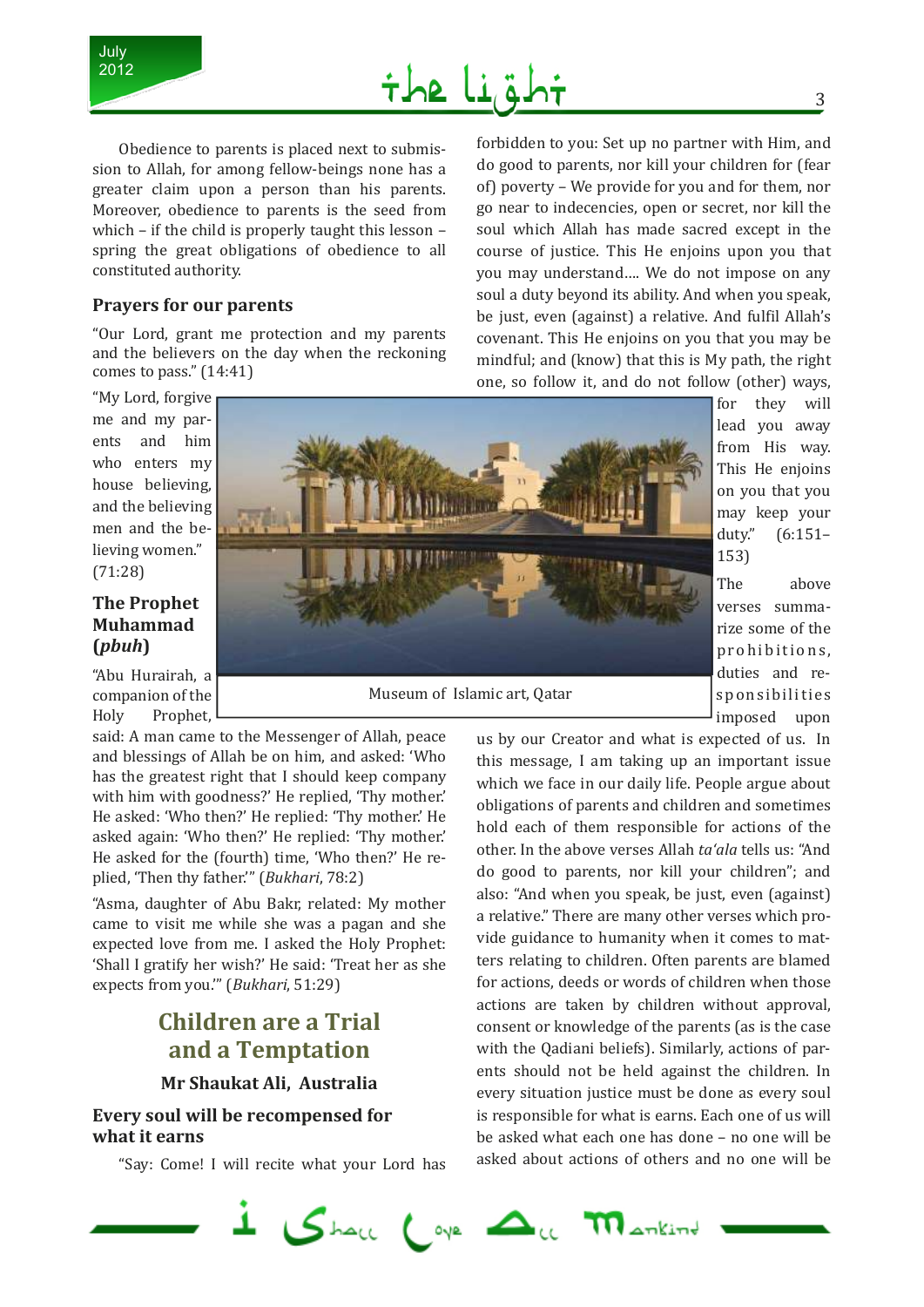able to bear the burden of another person on the Day of Judgment.

I prefer to quote actual verses of the Holy Book extensively (bearing in mind that I want to reduce this to two pages for those who distribute printed copies) rather than expressing my personal views or opinions expressed by individuals which can be contradicted. Some of the relevant verses pertaining to the above subjects are quoted below:

"O you who believe, be maintainers of justice, bearers of witness for Allah, even if it is against your own selves or (your) parents or near relatives – whether he is rich or poor, Allah has a better right over them both…. And if you distort (the truth) or turn away (from it), surely Allah is ever Aware of what you do." **(**4:135)

"Say: If your fathers and your sons and your brethren and your wives and your kinsfolk and the wealth you have acquired, and trade whose dullness you fear, and dwellings you love, are dearer to you than Allah and His Messenger and striving in His way, then wait till Allah brings His command to pass." (9:24)

"And it is not your wealth, nor your children, that bring you near to Us in rank; but whoever believes and does good, for such is a double reward for what they do, and they are secure in the highest places." (34:37)

"Your parents and your children, you do not know which of them is the nearer to you in benefit." (4:11)

"Wealth and children are an adornment of the life of this world; but the ever-abiding, the good works, are better with your Lord in reward and better in hope." (18:46)

"And know that wealth and children are a temptation, and that Allah is He with Whom there is a mighty reward." (8:28)

"Your relationships and your children would not benefit you on the day of Resurrection – He will decide between you." (60:3)

"O you who believe, surely some among your wives and your children are enemies to you, so beware of them." (64:14)

"And no bearer of a burden can bear another's burden. And if one weighed down by a burden calls another to carry his load, nothing of it will be carried, even though he be near of kin. You can only warn those who fear their Lord in secret and keep up prayer. And whoever purifies himself, purifies himself only for his own good. And to Allah is the eventual coming." (35:18)

July 2012

"No soul shall be burdened beyond its capacity. Neither shall a mother be made to suffer harm on account of her child, nor a father on account of his child…. And keep your duty to Allah and know that Allah is Seer of what you do." (2:233)

 "Whoever goes aright, goes aright only for the good of his own soul; and whoever goes astray, goes astray only to its detriment. And no bearer of a burden can bear the burden of another." (17:15)

"On the day when every soul will find present



passionate to the servants." (3:30) "And every soul shall be fully paid what it has earned, and it shall not be wronged?" (3:25) "For them is what they earned and for you what you earn; and you will not be asked concerning what they did." (2:134; 2:141) "Our duty is to deliver the message clearly and plainly And know that Allah comes in between a man and his heart, and that to Him you will be gathered." (8:24) "And the believers, men and women, are friends of one another. They enjoin good and forbid evil and keep up prayer and give the due charity, and obey Allah and His Messenger." (9:71)

We must always enjoin good and forbid evil. We pray for blessings of Allah upon you and all those who receive this message.

 $1 \nabla$  below that  $\Delta_{\alpha}$  $\mathbf{m}_{\text{arkind}}$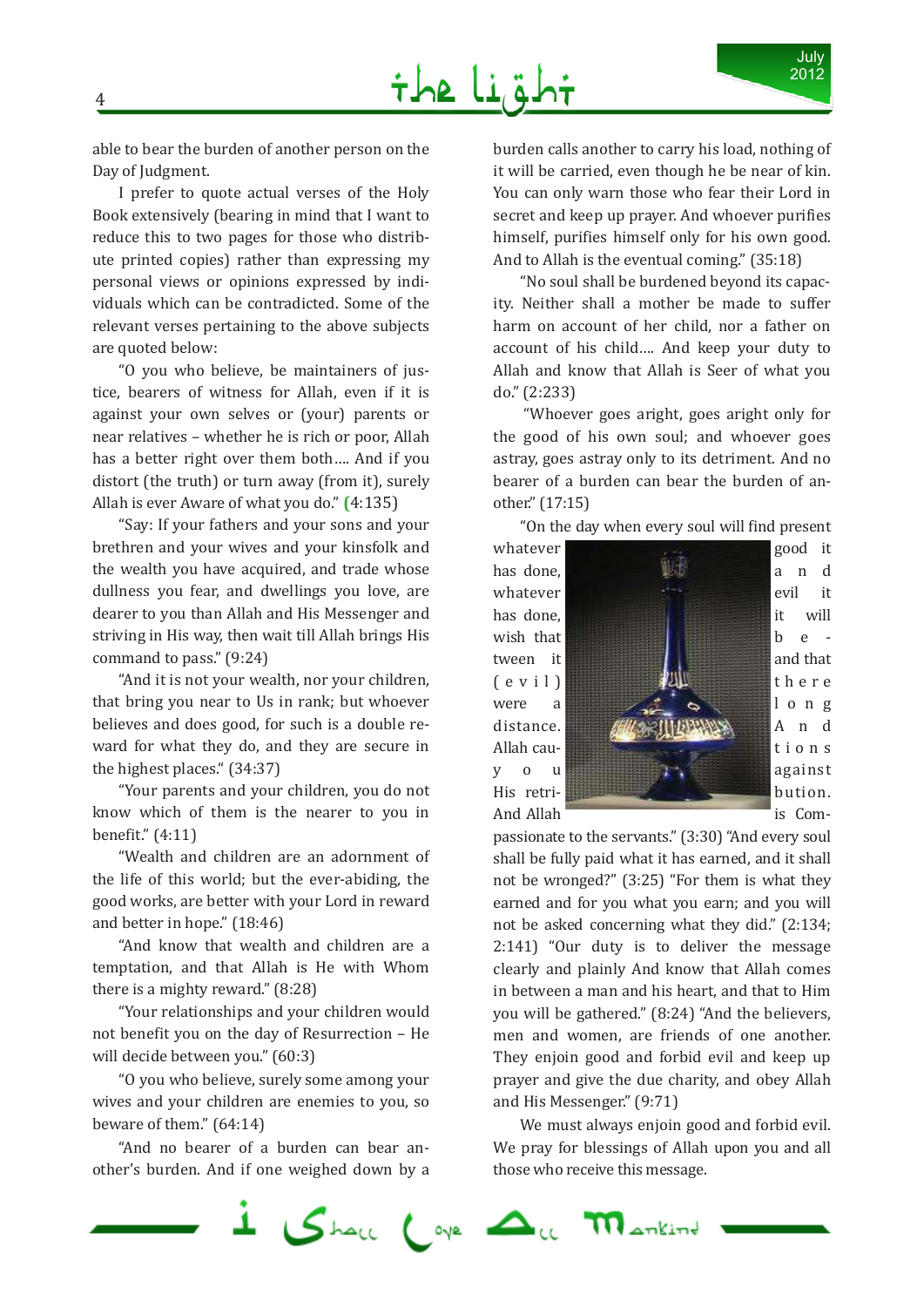

# **Muhammad (***s***) Foretold in Ancient Scriptures**

# **Khoorshid Khanum Qassim Ali Jairazbhoy**

According to the injunctions of the holy Quran we Muslims believe that the advent of our Prophet Muhammad was expressly foretold in all the sacred books of the religions.

The holy Quran represents: "And when God made a covenant through the prophets: Certainly what I have given you of book and wisdom – then an apostle comes to you verifying that which is with you, you must believe in him and you must aid him. He said: 'Do you confirm and accept My compact in this (matter)?' They said: 'We do confirm.'" (3:80)

The claim is advanced here that all the prophets had prophesied the advent of a world Prophet who should verify the truth of all the prophets who had appeared in the World.

### **Prophecies in the Old Testament**

There are many prophecies regarding the holy Prophet both in the Old and the New Testaments. Deut. xviii 15–18 speaks very clearly of the rising of a prophet (who shall be the like of Moses) from among the brethren of Israelites, i.e. the Ishmaelites or the Arabs. The passage in question reads:

"15. The Lord thy God will raise up unto thee a prophet from the midst of thee, of thy brethren, like unto me; unto him ye shall hearken.

"16. According to all that thou desiredst of the Lord thy God in Horeb in the day of assembly, saying, Let me not hear again the voice of the Lord my God, neither let me see this great fire any more, that I die not.

ing By Mehammad You 1 P & A

"17. And the Lord said unto me, They have well said that which they have spoken.

"18. I will raise them up a prophet from among their brethren, like unto thee, and I will put my words in his mouth; and he shall speak unto them all that I shall command him."

In the above-quoted passages our Prophet is evidently foretold. For God declared to all the Israelites that He would raise up a Prophet from among their brethren. Now we hesitate not to affirm that it is impossible that the phrase "brethren of Israel" could have any other meaning than that of Ishmaelites, and these never had any prophet but Muhammad. It is admitted both by Jews and Christians that revelations to the Israelitish Prophets were not made in the very words as given in the Scriptures, but only their purport, which they afterwards delivered to the people in their own language. But the holy Quran, on the contrary, revealed to our prophet

> word by word as it now is, is a fact which makes the expression "and will put my words in his mouth" inapplicable to anyone except Muhammad. In promising to raise up a prophet God tells Moses that "I will raise up a prophet from

among their brethren." But we find in Deut. 34: 10 that there arose not a prophet since in Israel like unto Moses. There cannot then remain a single doubt but that the promised prophet must have been from among the Ishmaelites, the brethren of the Israelites.

### **Another prophecy of the prophet Isaiah**

"He saw two riders, one of them was a rider upon an ass and the other a rider upon a camel, he hearkened diligently with much heed." (Isaiah xxi:7).

Isaiah saw in a vision two riders, one of them was a rider upon an ass and the other a rider upon a camel. In our opinion the above passage is the faithful rendering of the original

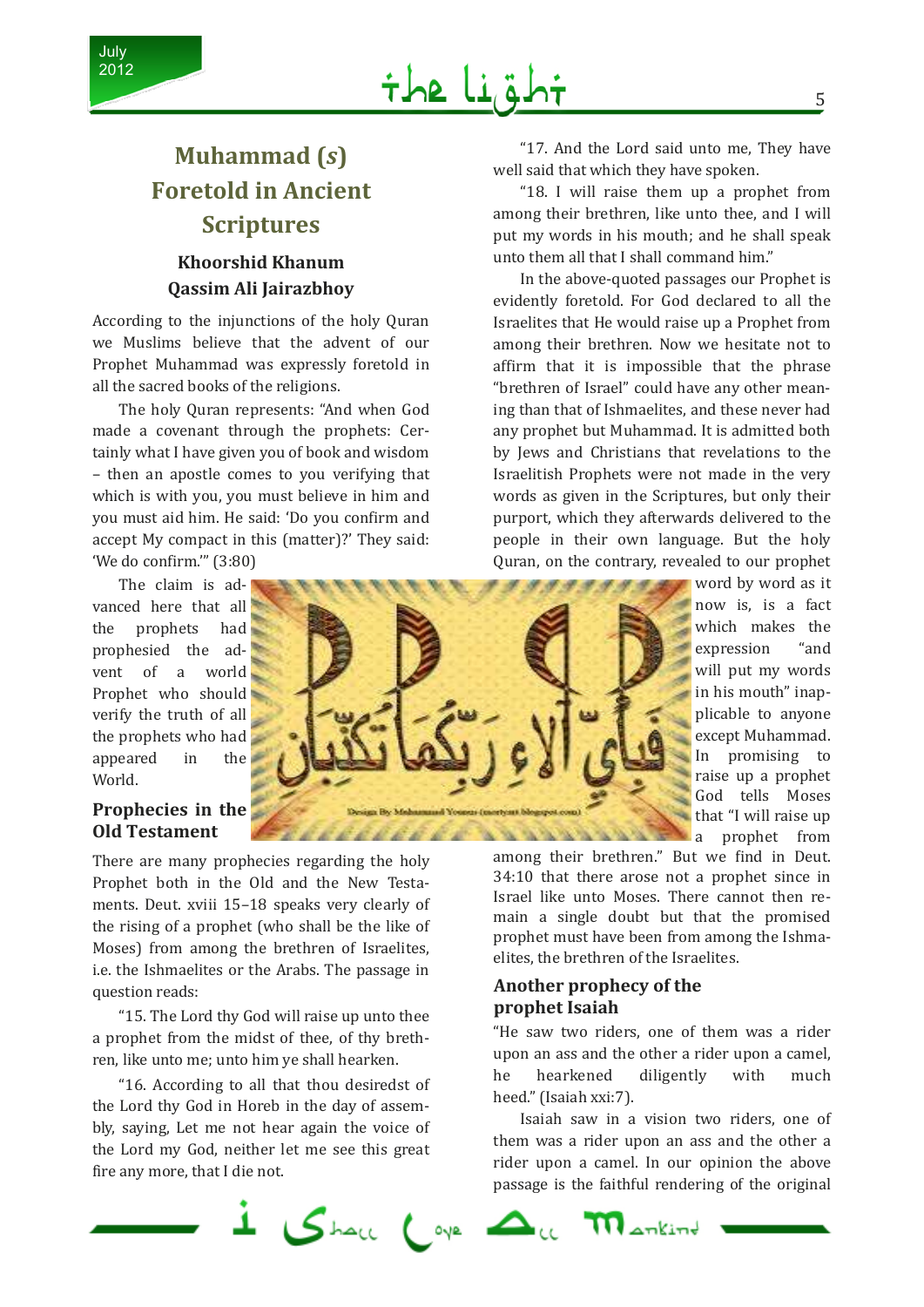Hebrew. In the English Bible, however, it is thus translated: "He saw a chariot of asses and a chariot of camel, etc."

The Vulgate has it as follows: "He saw a chariot of two horsemen, a rider upon an ass and a rider upon a camel, etc."

There can be no doubt that of the two riders represented by the Prophet Isaiah, as being the restorers of the true worship of the Godhead, the rider upon the ass is Jesus Christ, because he so made his entry into Jerusalem, and that by the rider of a camel is meant the prophet of Arabia, of which country the camel is characteristic of conveyance.

## **Prophecies in the New Testament: the Ahmad of Messiah**

*John 14.* v.15: "If ye love me ye will keep my commandments." v.16: "And I will pray the Father and he shall give you another Parakletos [Comforter] that he may be with you for ever." v.25: "These things have I spoken unto you while yet abiding with you." v.26: "But the Comforter [Parakletos] which is the spirit of truth whom the Father will send in my name, he shall teach you all things and bring all things to your remembrance, whatsoever I said unto you."

*John 16.* v.7: "Nevertheless I tell you the truth. It is expedient for you that I go away, for if I go not away, the Comforter [Parakletos] will not come unto you, but if I go, I will send him unto you." v.8: "And he, when he is come, will convict the world in respect of sin and of righteousness and of judgment." v.12: "I have yet many things to say unto you, but ye cannot bear them now." v.13: "Howbeit when he, the Spirit of Truth is come, he shall guide you into all the truth for he shall not speak from himself, but what things soever he shall hear, these shall he speak and he shall declare unto you the things that are to come."

We have not the least doubt that the word "Perikalutas" *[read:* "Parakletos" *– Editor]* rendered in English as "Comforter" was not the one uttered by Jesus Christ, but that it was "Parakletos" *[read:* "Periklūtos" *– Editor]* meaning "illustrious" or "renowned" answering in every respect to the Arabic word "Ahmad." Sir

William Muir says that the word Ahmad must "have been erroneously employed as a translation of Perikalutas *[read:* Parakletos *– Editor]* in some Arabic version of the New Testament" and that Parakletos *[read:* Periklūtos *– Editor]*  (illustrious) for "Perikalutas" *[read:* "Parakletos" *– Editor]* was forged by some ignorant or designing monk in Muhammad's time (Muir, *Life of Ma homet*).

It is a well-known fact that a person was expected by a great number of Christians in accordance with the prophecy from a very early period, which shows that the construction put on the passage in the Acts by the Roman Church and by Protestants was not general.

Of this Montanus in the second century earlier than Tertullian furnishes an example. He was considered by his followers to be the promised person.

### **Prophecies in Hindu scriptures**

Likewise in Hindu scriptures too there are a good many prophecies about the Holy Prophet Muhammad. A few of these are in the Puranas. The one in the Bhavishya Purana is the clearest of all. The fifth word from left to right is the name of our holy Prophet. It gives even the name of the country of the prophet "Marusthalnivasinan", denizen of the desert (Arabia). For this reason the Arya Samaj has tried to cast doubt on the authenticity of this Purana. Their argument is that it contains a reference to the Prophet. According to Sanatanist Pandits and the vast bulk of Hindus, nevertheless, it is considered very authentic. The prophecy runs as follows:

"O people, listen this emphatically! the man of praise [Muhammad] will be raised among the people. We take the emigrant in our shelter from sixty thousand and ninety enemies whose conveyances are twenty camels and she camels, whose loftiness of position touches the heaven and lowers it.

"He gave to Mamah Rishi hundreds of gold coins ten circles, three hundred Arab horses and ten thousand cows." *Atharva Veda*, *Kanda* 20, *Sukta* 127, *Mantra* 1–3.

#### **Prophecy in the Parsi scripture**

The Parsi religion is one of the oldest religions in the world, perhaps as old as if not older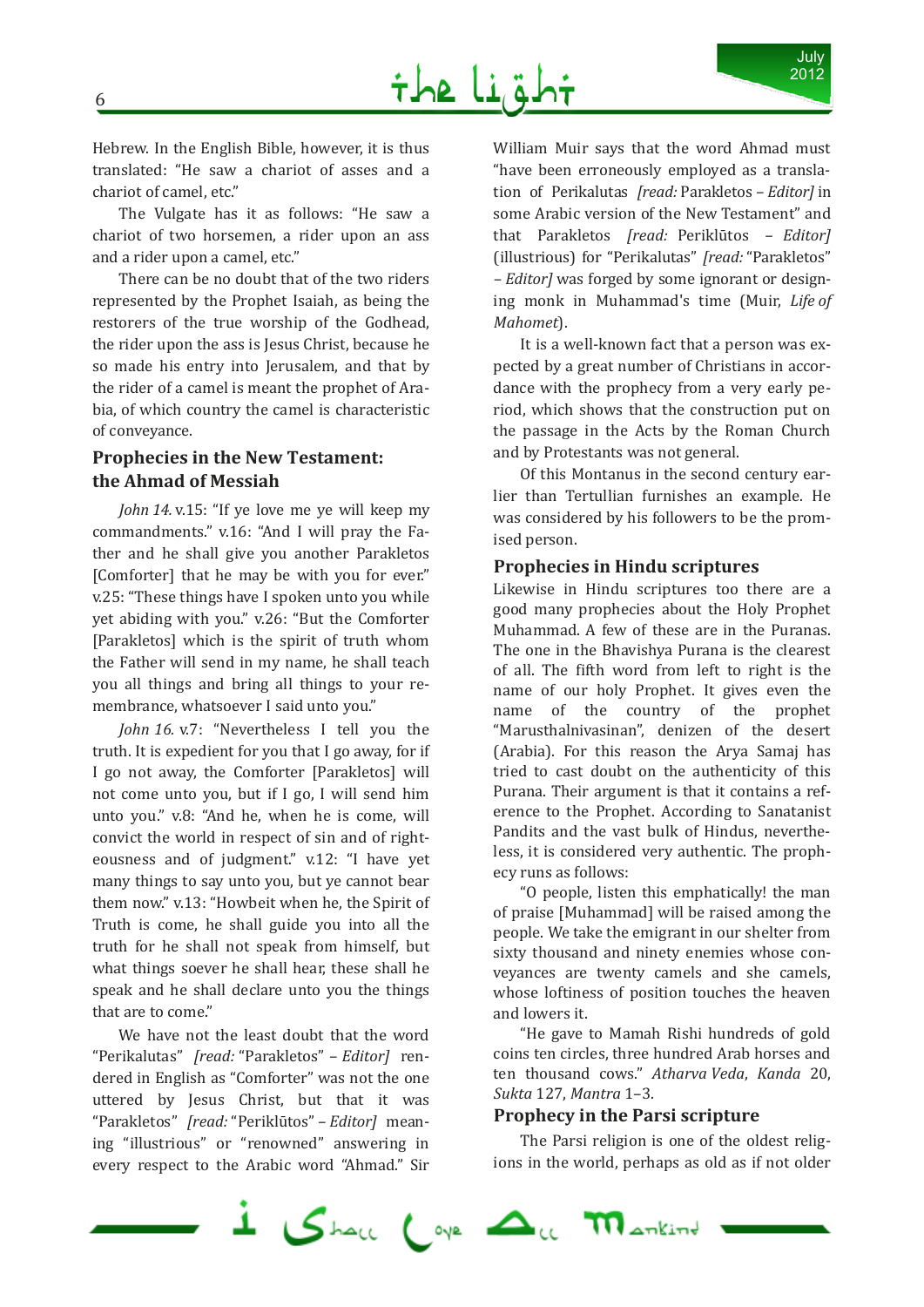

# the Lial

than the Hindu religion. It has two collections of Scriptures – the Dasātīr and the Zand Avasta, which may be called respectively the Old and the New Testaments of the Parsi religion. In Dasātīr, No. 14, which is associated with the name of Sasānil, there is not only a corroboration of the Doctrines and the Teachings of Islam, but a clear prophecy as to the Advent of the Prophet Muhammad. The Prophecy is made in the clearest terms, and is preceded by a vision of a state of extreme disorder and demoralization in Persia. It runs thus:

"When the Persians should sink so low in morality, a man will be born in Arabia whose followers will upset their throne, religion and everything. The mighty stiff-necked ones of Persia will be overpow-

ered. The house which was built (referring to Abraham building the Kaaba) and in which many idols have been placed will be purged of idols, and people will say their prayers facing towards it. His followers will capture the towns of the Parsis and Taus and Balkh and other big places round about. People will embroil with



King Faisal at the Woking Mosque after praying behind the Ahmadi imam

one another. The wise men of Persia and others will join his followers."

This prophecy is contained in a book, which has ever been in the hands of the Parsis, and its words do not admit of two interpretations. The coming man is to be an Arab. The Persians would join his faith. Fire temples would be destroyed. Idols would be removed. People would say their prayers facing towards the Ka'ba. Can this prophecy fit in with any person other than Muhammad?

#### **Conclusion**

Thus if, on the one hand, the holy Prophet Muhammad testified to the truth of all the other Prophets, belonging to all the different nations of the world, and made it a part of his religion, on the other hand, the Scriptures of these previous Prophets are found to contain clear prophecies about the advent of our holy Prophet Muhammad (the Peace and the Blessing of God be upon him). This mutual corroboration, by furnishing a great evidence of the spiritual providence of God for humanity, strengthens people's faith in religion in general, and in the religion of Islam in particular.

# **Aminah Bint Mihsan From** *Noor-i-Islam***, June 2012**

When the Prophet, peace on him, started advocating his message in Makkah, only people with vision and clear minds gave him a positive response. This is the case with all new ideas that seek to initiate a fundamental change in human

> life. When the advocated change touches on the core of people's way of life, as is the case with all religions and with Islam in particular, the new believers are bound to suffer persecution by those who want to maintain the status quo. This is what happened to the early Muslims in Makkah. They suffered much persecution. Even those among them who belonged to noble families were put under much pressure,

mental and often physical, by their own families.

Some families felt it to be their duty to punish their own sons and daughters who became Muslims. Despite all types of pressure, the message of Islam continued to gain ground, and there were many families in Makkah whose all members became Muslim.

When the situation in Makkah became intolerable for Muslims while Islam was able to make significant gains in Madinah, the Prophet, peace on him, advised his companions in Makkah to emigrate to Madinah.

Aminah bint Mihsan and her brother Ukkashah were among the early emigrants. They left Makkah together with a large group of their own people, including whole families, abandoning their homes and property. Aminah was keen

 $\mathbf{m}_{\text{ankind}}$